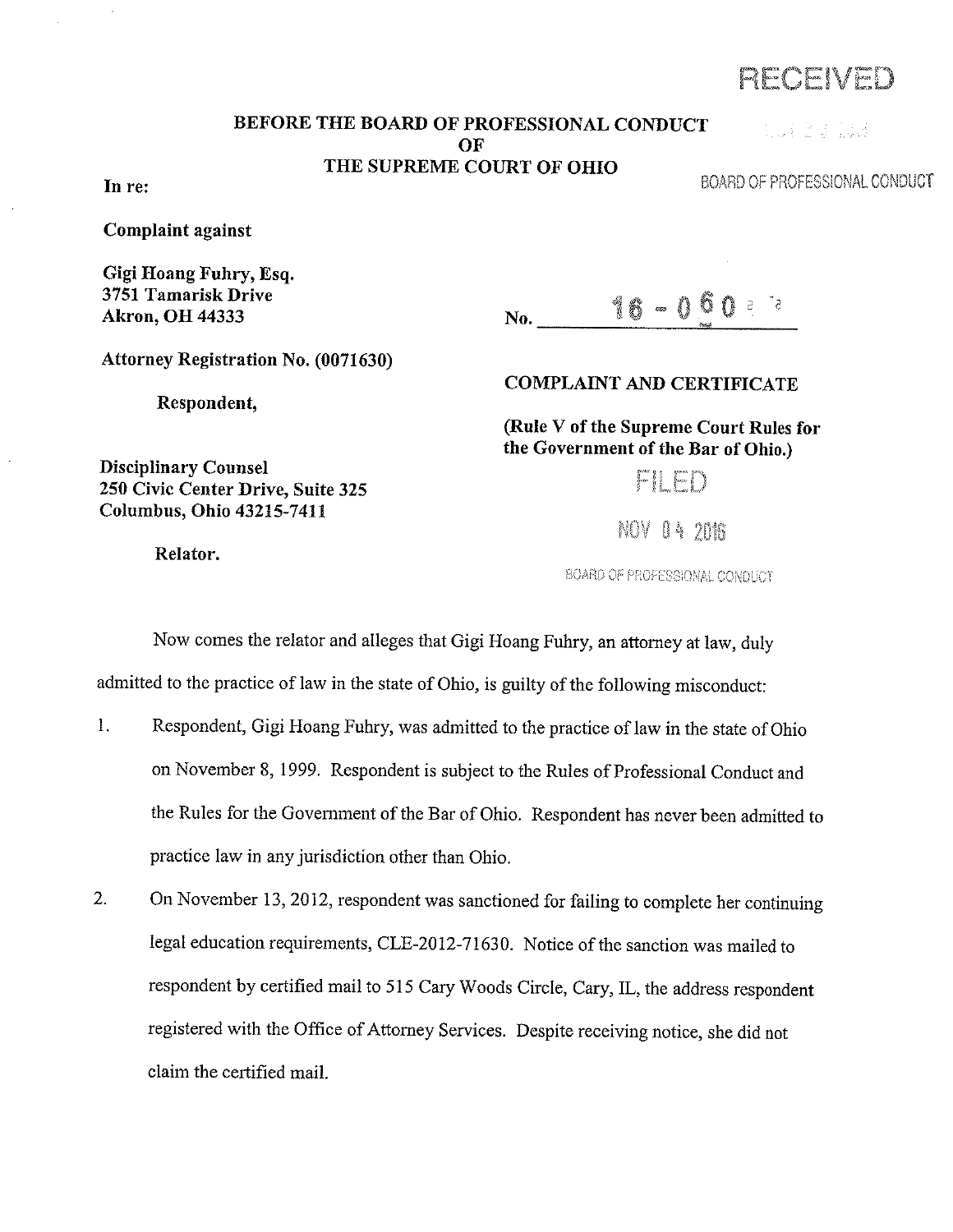- 3. On October 9, 2013, a Notice of Apparent Noncompliance was mailed to respondent by first-class mail to 515 Cary Woods Circle, Cary, IL, the address respondent registered with the Office of Attorney Services.
- 4. On November 1, 2013, the Supreme Court suspended respondent from the practice of law for failing to register for the 2013/2015 biennium, *11/01/2013 Administrative Actions,*  2013-0hio-4827.
- 5. On November 1, 2013, notice that her license to practice law was suspended for failing to register was mailed by certified mail to Genworth Financial, 200 N. Martingale Rd., Schaumberg, IL, the address respondent registered with the Office of Attorney Services. Delivery was accepted on November 6, 2013.
- 6. Approximately one year later, on November 3, 2014, respondent was hired as Staff Counsel and Director of Institutional Compliance by ValMark Securities ("ValMark").
- 7. The legal position at Va!Mark required respondent to be a member in good standing of at least one state bar.
- 8. As Staff Counsel, respondent provided legal advice on behalf of ValMark to internal clients, and, drafted and revised contracts and agreements, including vendor agreements and non-disclosure agreements.
- 9. On December 4, 2014, respondent completed a Uniform Application for Securities Industry Registration or Transfer, which was a requirement of her employment at Va!Mark. On this form, respondent falsely attested that she has never had her authorization to act as an attorney revoked or suspended.
- 10. In addition to the attorney registration suspension (see ¶4), on December 17, 2014, respondent was suspended from the practice of law for failing to complete her continuing

-2-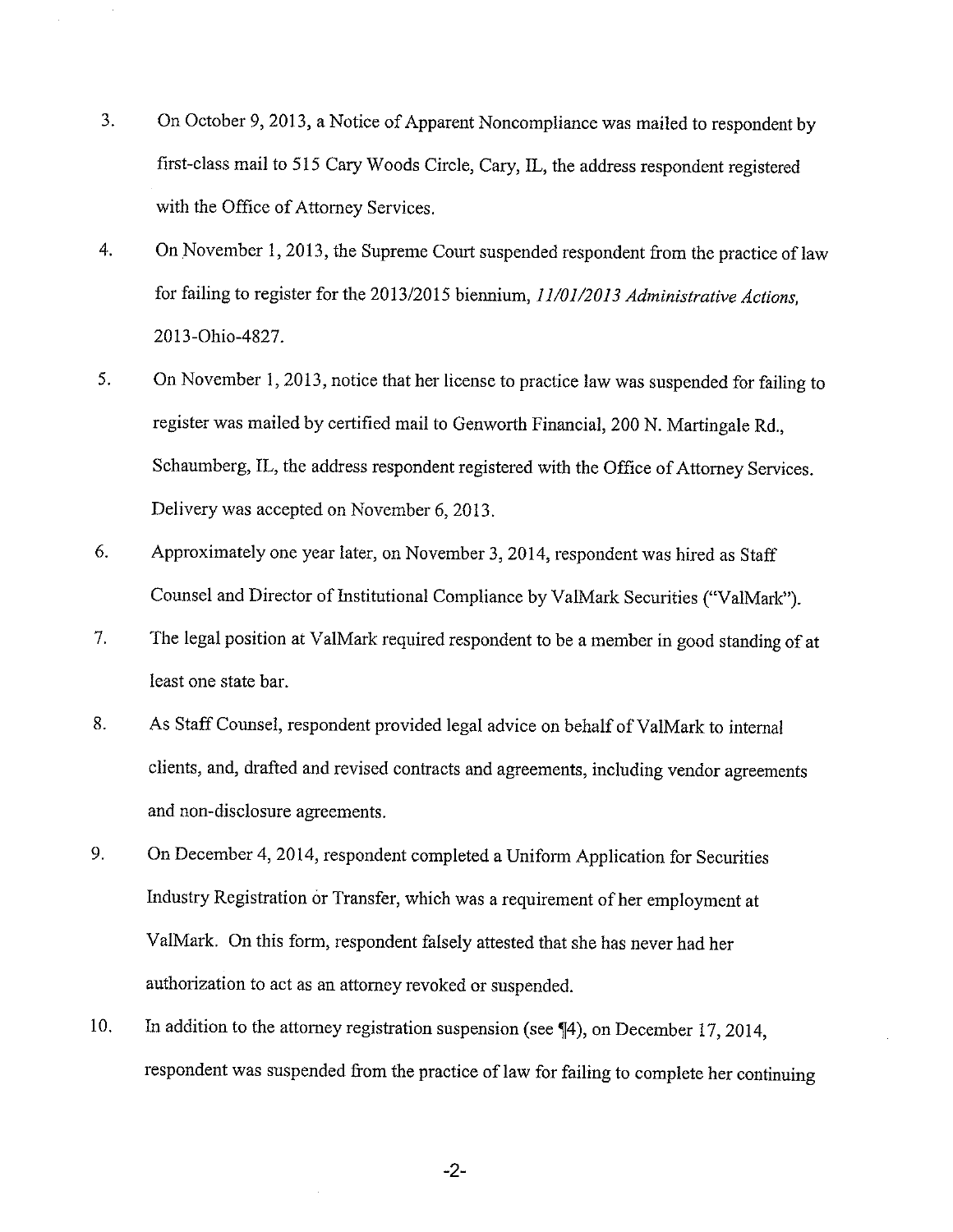legal education requirements, CLE-2014-71630. Notice of the suspension was mailed to respondent by certified mail to Genworth Financial, 200 N. Martingale Rd., Schaumberg, IL, the address respondent registered with the Office of Attorney Services. Delivery was accepted on December 22, 2014.

- 11. On or about October 26, 2015, Va!Mark's Chief Legal Counsel, Shelly Goering, mentioned to respondent that she had not received respondent's request for reimbursement of attorney registration fees. After speaking to respondent, Goering checked respondent's registration status on the Supreme Court of Ohio's website, and learned that respondent's license had been suspended since 2013. Goering brought the information to respondent regarding her license suspension.
- 12. On November 3, 2015, after not receiving an update regarding the license suspension, Goering met with respondent. Respondent admitted she was aware that her license to practice law had been suspended and that she delayed filling out the Uniform Application for Securities Industry Registration or Transfer form because she knew she would be answering falsely. Respondent was terminated from Va!Mark the same day.
- 13. On November 9, 2015, respondent filed an Application for Reinstatement.
- 14. On November 16, 2015, respondent was reinstated to the practice of law.
- 15. In response to relator's investigation that began in December 2015, respondent falsely asserted that she was unaware that her license to practice law was suspended. Respondent admitted that she failed to complete her continuing legal education requirements. Respondent further admitted that she failed to open letters that she received from the Supreme Court of Ohio.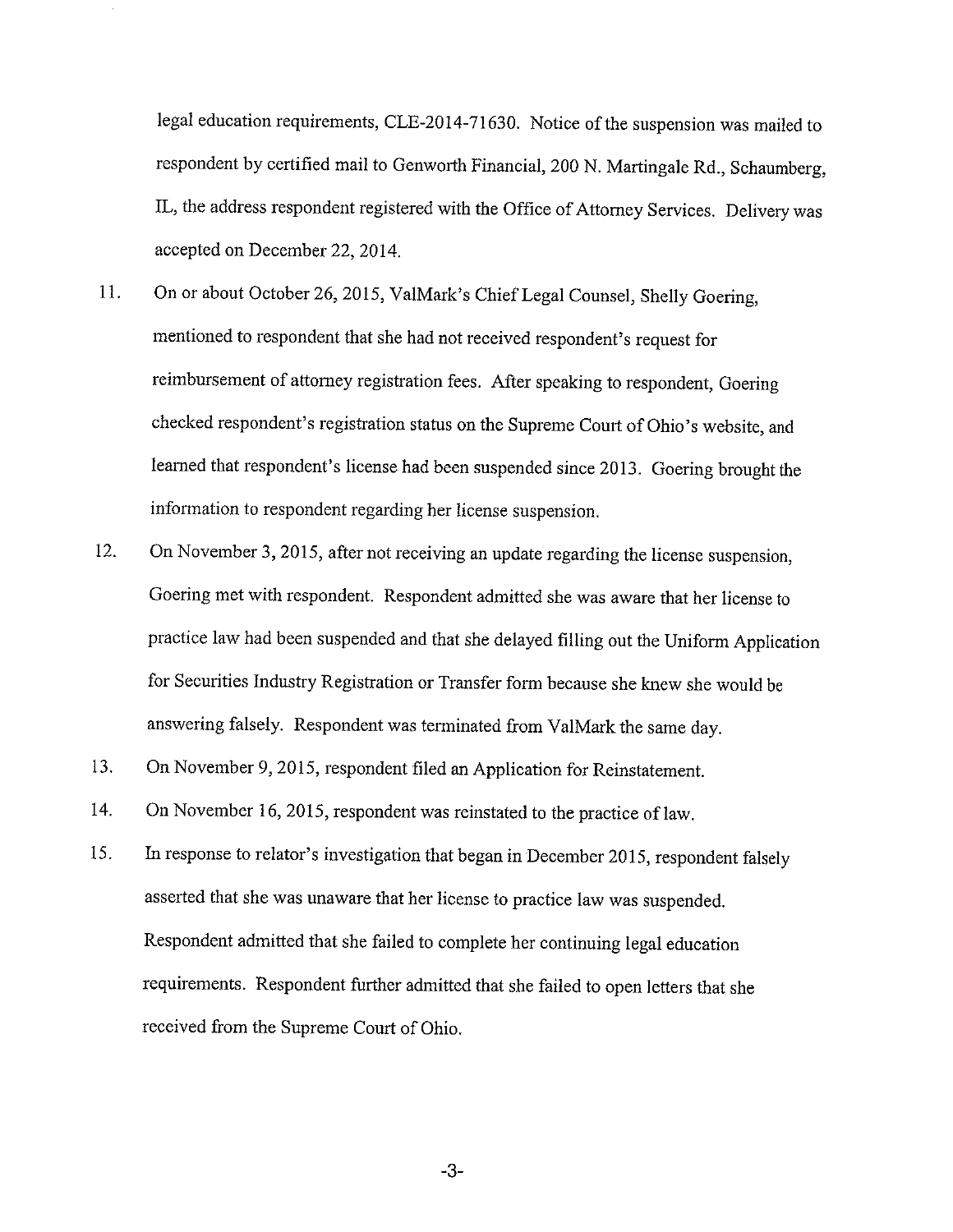- 16. By the foregoing conduct, respondent violated the following provisions of the Rules of Professional Conduct and Rules for the Government of the Bar of Ohio:
	- (a) By practicing law while under suspension, respondent violated Prof. Cond. R. 5.S(a) [a lawyer shall not practice law in a jurisdiction in violation of the regulation of the legal profession in that jurisdiction] and Gov. Bar. R. VI  $10(C)$  [a lawyer shall not practice law while under an administrative suspension for failing to register].
	- (b) By failing to disclose that her license was suspended, respondent violated Prof. Cond. R. 5.5(a)(2) [a lawyer who is not admitted to the practice in this jurisdiction shall not hold out to the public or otherwise represent that the lawyer is admitted to practice law in this jurisdiction].
	- (c) By providing false information on her Uniform Application for Securities Industry Registration or Transfer form, respondent violated Prof. Cond. R. 8.4(c) [a lawyer shall not engage in conduct involving dishonesty, fraud, deceit, or misrepresentation].
	- ( d) By falsely stating to relater that she was not aware that her license to practice law had been suspended, respondent violated Prof. Cond. R. 8. l(a) [a lawyer shall not knowingly make a false statement of material fact in connection with a disciplinary matter).

## **CONCLUSION**

Wherefore, pursuant to Gov. Bar R. V, the Code of Professional Responsibility and the Rules of Professional Conduct, relator alleges that respondent is chargeable with misconduct;

-4-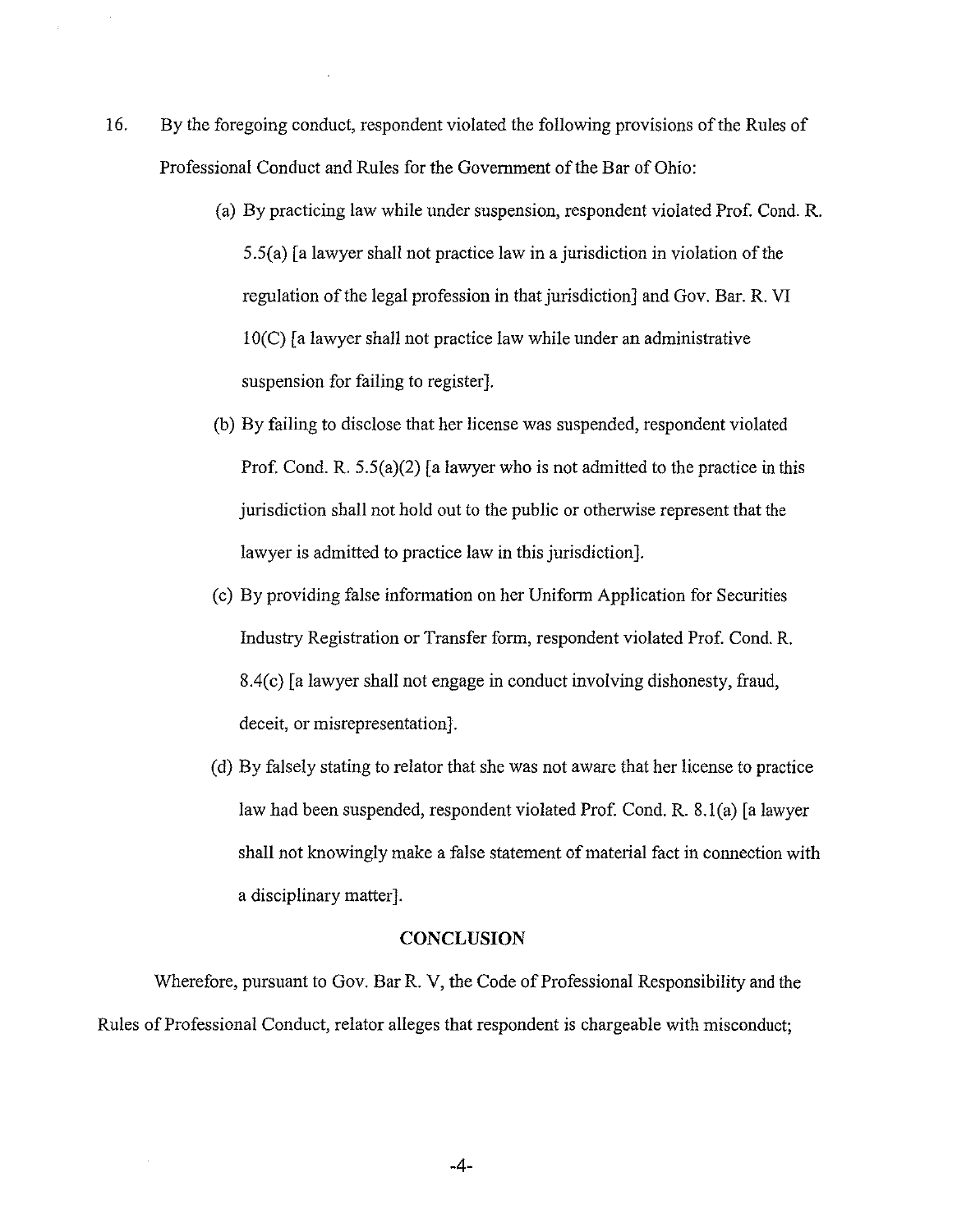therefore, relator requests that respondent be disciplined pursuant to Rule V of the Rules of the Government of the Bar of Ohio.

Scott J. Drexel (0091467) Disciplinary Counsel

Russo

Catherine M. Russo (0077791) Assistant Disciplinary Counsel 250 Civic Center Drive, Suite 325 Columbus, Ohio 43215-7411 614.461.0256  $614.461.7205 - fax$ C.Russo@sc.ohio.gov